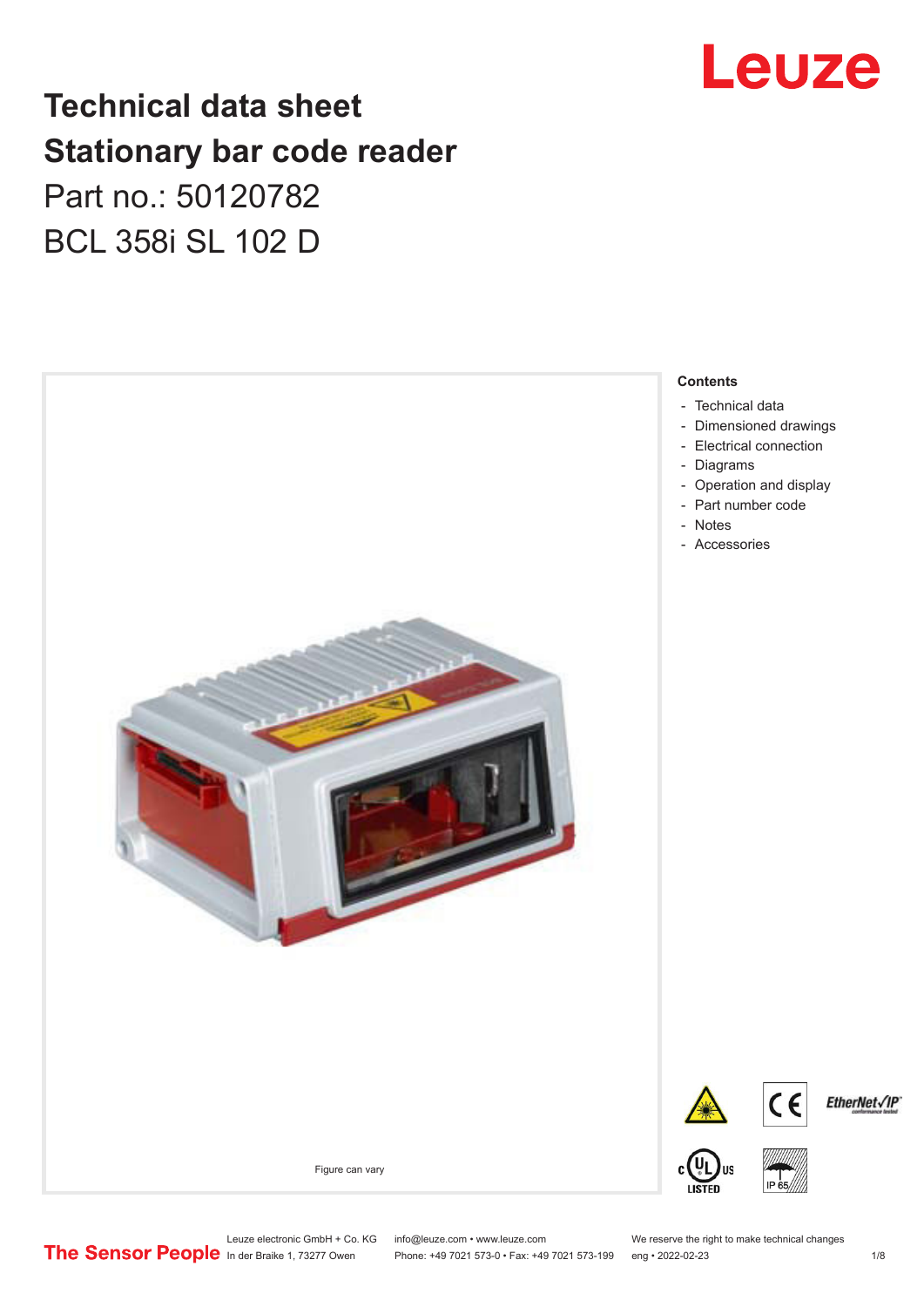### <span id="page-1-0"></span>**Technical data**

# Leuze

| <b>Basic data</b>                               |                                    |
|-------------------------------------------------|------------------------------------|
| Series                                          | <b>BCL 300i</b>                    |
| <b>Functions</b>                                |                                    |
| <b>Functions</b>                                | Alignment mode                     |
|                                                 | AutoConfig                         |
|                                                 | AutoControl                        |
|                                                 | AutoReflAct                        |
|                                                 | Code fragment technology           |
|                                                 | <b>LED</b> indicator               |
|                                                 | Reference code comparison          |
| <b>Characteristic parameters</b>                |                                    |
| <b>MTTF</b>                                     | 110 years                          |
|                                                 |                                    |
| <b>Read data</b>                                |                                    |
| Code types, readable                            | 2/5 Interleaved                    |
|                                                 | Codabar                            |
|                                                 | Code 128                           |
|                                                 | Code 39                            |
|                                                 | Code 93                            |
|                                                 | <b>EAN 8/13</b>                    |
|                                                 | GS1 Databar Expanded               |
|                                                 | <b>GS1 Databar Limited</b>         |
|                                                 | <b>GS1 Databar Omnidirectional</b> |
|                                                 | <b>UPC</b>                         |
| Scanning rate, typical                          | $1,000$ scans/s                    |
| Bar codes per reading gate, max.<br>number      | 64 Piece(s)                        |
| <b>Optical data</b>                             |                                    |
| <b>Reading distance</b>                         | 100  700 mm                        |
| <b>Light source</b>                             | Laser, Red                         |
| Wavelength                                      | 655 nm                             |
| Laser class                                     | 1, IEC/EN 60825-1:2014             |
| <b>Transmitted-signal shape</b>                 | Continuous                         |
| Usable opening angle (reading field<br>opening) | 60°                                |
| <b>Modulus size</b>                             | $0.350.8$ mm                       |
| <b>Reading method</b>                           | Line scanner                       |
| <b>Beam deflection</b>                          | Via rotating polygon wheel         |
| Light beam exit                                 | Front                              |
| <b>Electrical data</b>                          |                                    |
| <b>Protective circuit</b>                       | Polarity reversal protection       |
| Performance data                                |                                    |
| Supply voltage U <sub>R</sub>                   | 18  30 V, DC                       |
| Power consumption, max.                         | 4.5 W                              |
|                                                 |                                    |
| Inputs/outputs selectable                       |                                    |
| Output current, max.                            | 60 mA                              |
| Number of inputs/outputs selectable 2 Piece(s)  |                                    |
| Input current, max.                             | 8 mA                               |

| <b>EtherNet IP</b>                        |                                                                                    |  |
|-------------------------------------------|------------------------------------------------------------------------------------|--|
| <b>Function</b>                           | Process                                                                            |  |
| <b>Address assignment</b>                 | <b>DHCP</b>                                                                        |  |
|                                           | Manual address assignment                                                          |  |
| <b>Switch functionality</b>               | Integrated                                                                         |  |
| <b>Transmission speed</b>                 | 10 Mbit/s                                                                          |  |
|                                           | 100 Mbit/s                                                                         |  |
|                                           |                                                                                    |  |
| <b>Service interface</b>                  |                                                                                    |  |
| Type                                      | <b>USB 2.0</b>                                                                     |  |
|                                           |                                                                                    |  |
| <b>USB</b>                                |                                                                                    |  |
| <b>Function</b>                           | Configuration via software                                                         |  |
|                                           |                                                                                    |  |
| Connection                                |                                                                                    |  |
| <b>Number of connections</b>              | 1 Piece(s)                                                                         |  |
|                                           |                                                                                    |  |
| <b>Connection 1</b><br><b>Function</b>    |                                                                                    |  |
|                                           | <b>BUS IN</b>                                                                      |  |
|                                           | Connection to device                                                               |  |
|                                           | Data interface                                                                     |  |
|                                           | PWR / SW IN / OUT                                                                  |  |
|                                           | Service interface                                                                  |  |
| <b>Type of connection</b>                 | Plug connector, It is essential to use a<br>connection unit when commissioning the |  |
|                                           | device.                                                                            |  |
| No. of pins                               | 32-pin                                                                             |  |
| Type                                      | Male                                                                               |  |
|                                           |                                                                                    |  |
|                                           |                                                                                    |  |
| Mechanical data                           |                                                                                    |  |
| Design                                    | Cubic                                                                              |  |
| Dimension (W x H x L)                     | 95 mm x 44 mm x 68 mm                                                              |  |
| <b>Housing material</b>                   | Metal                                                                              |  |
| <b>Metal housing</b>                      | Diecast aluminum                                                                   |  |
| Lens cover material                       | Glass                                                                              |  |
| Net weight                                | 270g                                                                               |  |
| <b>Housing color</b>                      | Red                                                                                |  |
|                                           | Silver                                                                             |  |
|                                           |                                                                                    |  |
| <b>Type of fastening</b>                  | Dovetail grooves                                                                   |  |
|                                           | Fastening on back                                                                  |  |
|                                           | Via optional mounting device                                                       |  |
| <b>Operation and display</b>              |                                                                                    |  |
| Type of display                           | LED                                                                                |  |
|                                           | Monochromatic graphic display, 128 x 32                                            |  |
|                                           | pixels                                                                             |  |
| <b>Number of LEDs</b>                     | 2 Piece(s)                                                                         |  |
| Type of configuration                     | Via web browser                                                                    |  |
|                                           |                                                                                    |  |
| Environmental data                        |                                                                                    |  |
| Ambient temperature, operation            | 040 °C                                                                             |  |
| Ambient temperature, storage              | $-20$ 70 °C                                                                        |  |
| <b>Relative humidity (non-condensing)</b> | 090%                                                                               |  |

#### **Interface**

**Type** EtherNet IP

Leuze electronic GmbH + Co. KG info@leuze.com • www.leuze.com We reserve the right to make technical changes In der Braike 1, 73277 Owen Phone: +49 7021 573-0 • Fax: +49 7021 573-199 eng • 2022-02-23 2 /8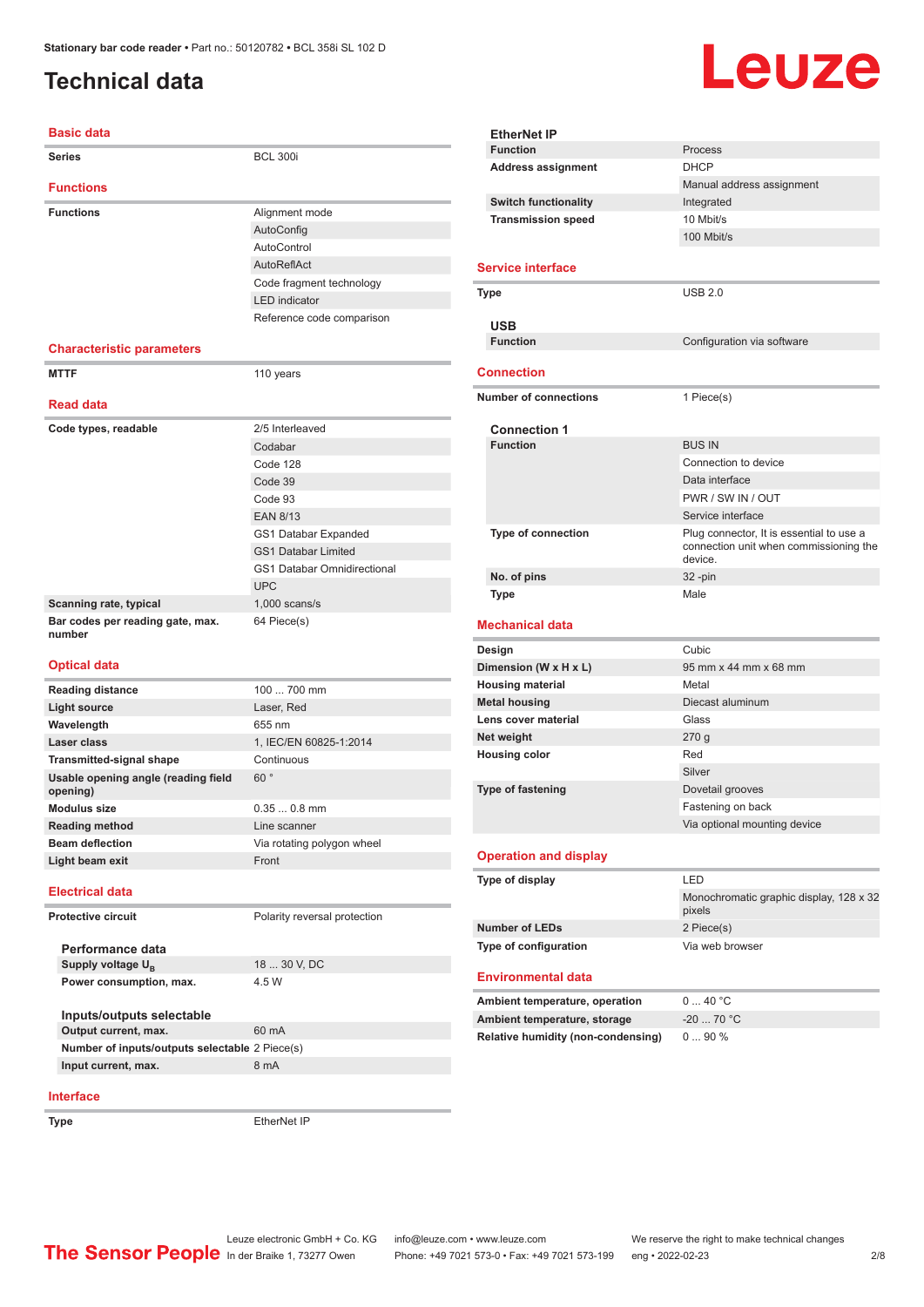### <span id="page-2-0"></span>**Technical data**

## Leuze

#### **Certifications**

| Degree of protection                                               | IP 65                    |
|--------------------------------------------------------------------|--------------------------|
| <b>Protection class</b>                                            | $\mathbf{III}$           |
| <b>Certifications</b>                                              | c UL US                  |
| Test procedure for EMC in accordance                               | EN 55022                 |
| with standard                                                      | EN 61000-4-2, -3, -4, -6 |
| Test procedure for shock in<br>accordance with standard            | IEC 60068-2-27, test Ea  |
| Test procedure for continuous shock<br>in accordance with standard | IEC 60068-2-29, test Eb  |
| Test procedure for vibration in<br>accordance with standard        | IEC 60068-2-6, test Fc   |

#### **Classification**

| <b>Customs tariff number</b> | 84719000 |
|------------------------------|----------|
| <b>ECLASS 5.1.4</b>          | 27280102 |
| <b>ECLASS 8.0</b>            | 27280102 |
| <b>ECLASS 9.0</b>            | 27280102 |
| ECLASS 10.0                  | 27280102 |
| <b>ECLASS 11.0</b>           | 27280102 |
| ECLASS 12.0                  | 27280102 |
| <b>ETIM 5.0</b>              | EC002550 |
| <b>ETIM 6.0</b>              | EC002550 |
| <b>ETIM 7.0</b>              | EC002550 |

#### **Dimensioned drawings**

All dimensions in millimeters

 $\overline{A}$ 





- A Optical axis
- B M4 thread (5 deep)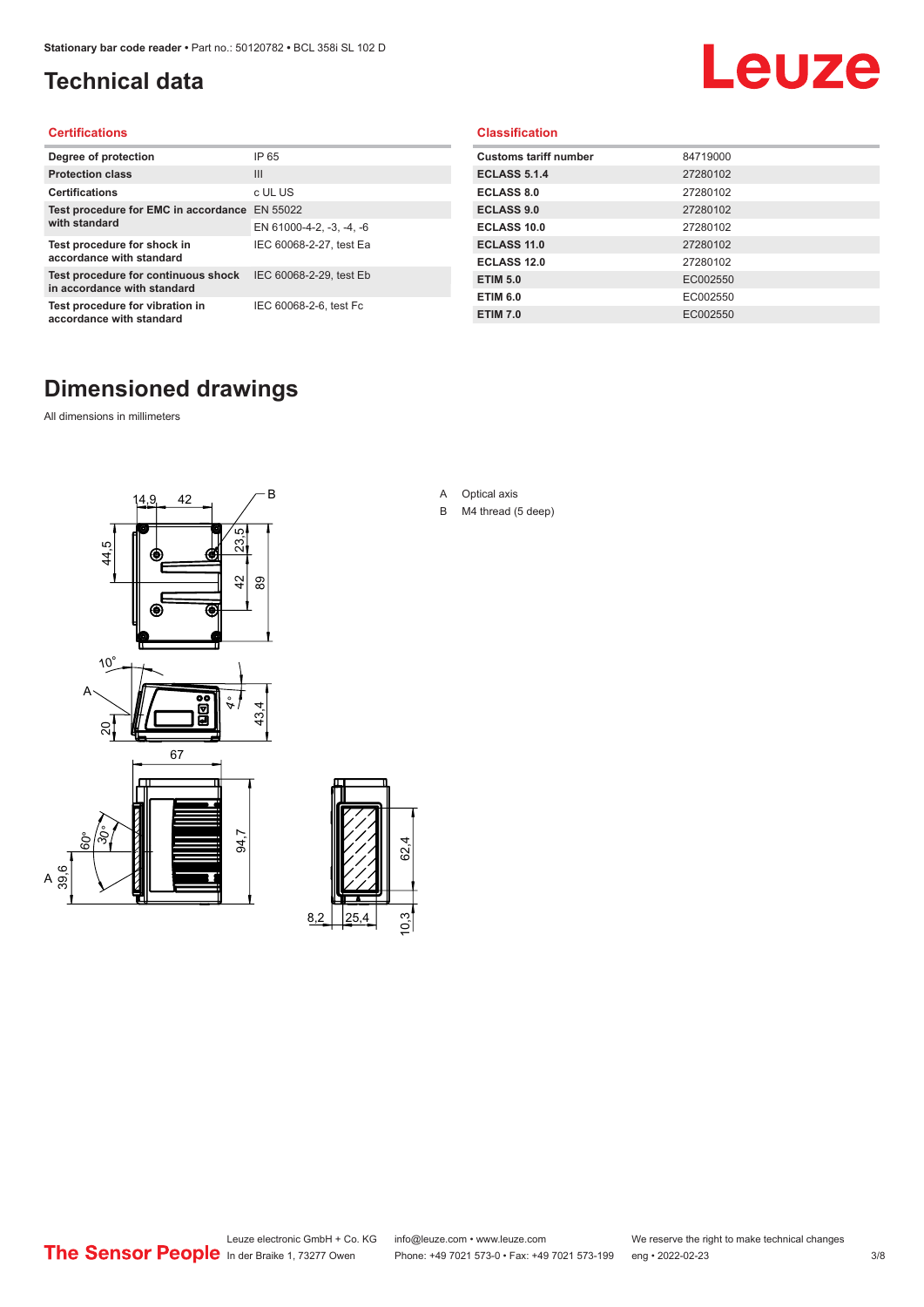#### <span id="page-3-0"></span>**Electrical connection**

## Leuze

#### **Connection 1**

| <b>Function</b>           | <b>BUS IN</b>                                                              |
|---------------------------|----------------------------------------------------------------------------|
|                           | Connection to device                                                       |
|                           | Data interface                                                             |
|                           | PWR / SW IN / OUT                                                          |
|                           | Service interface                                                          |
| <b>Type of connection</b> | Plug connector                                                             |
| <b>Type of connection</b> | It is essential to use a connection unit when<br>commissioning the device. |
| No. of pins               | $32 - pin$                                                                 |
| <b>Type</b>               | Male                                                                       |

#### **Diagrams**

#### Reading field curve



x Reading field distance [mm]

y Reading field width [mm]

### **Operation and display**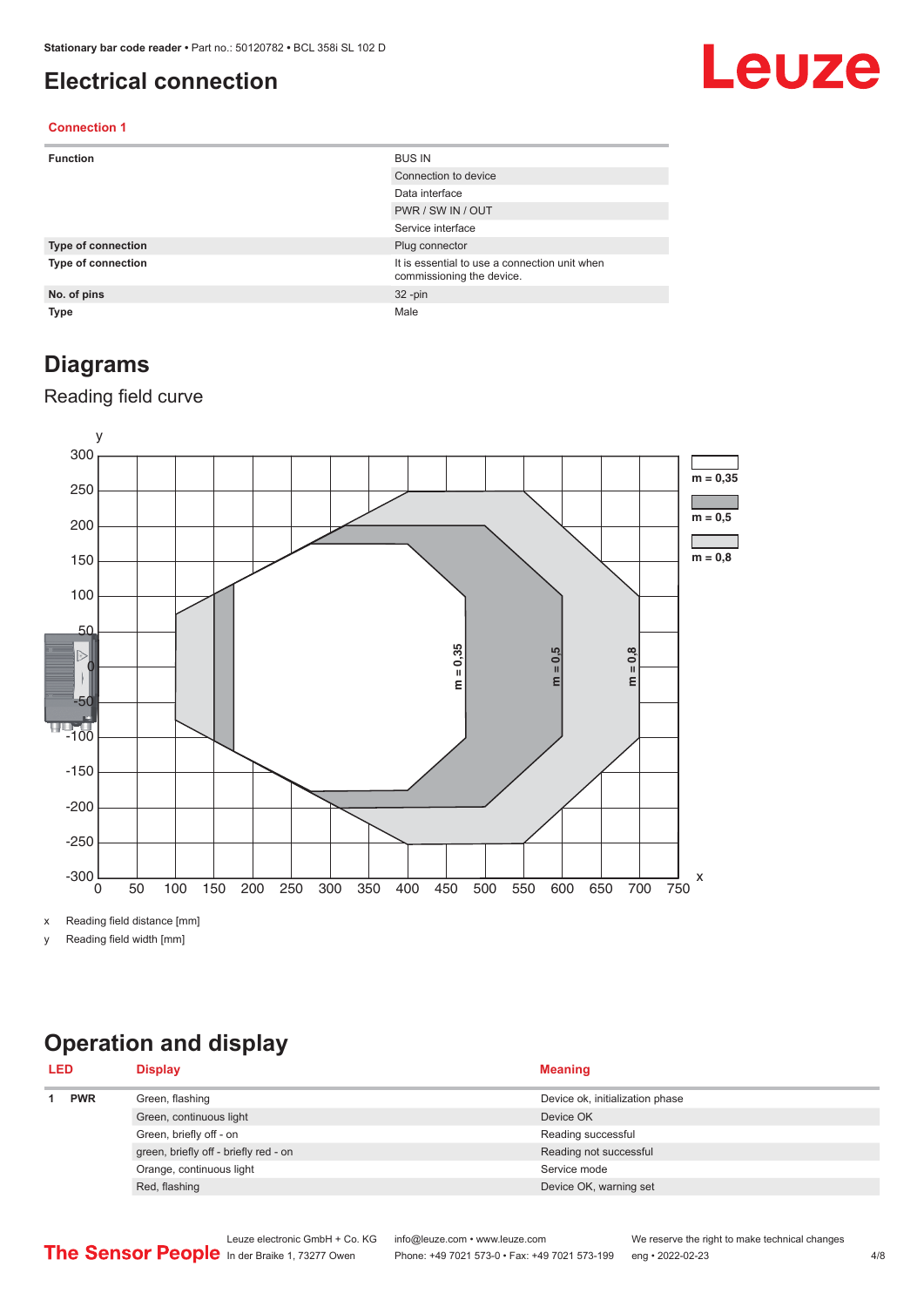#### <span id="page-4-0"></span>**Operation and display**

## Leuze

| <b>LED</b> |            | <b>Display</b>          | <b>Meaning</b>      |
|------------|------------|-------------------------|---------------------|
|            | <b>PWR</b> | Red, continuous light   | Error, device error |
| 2 NET      |            | Green, flashing         | Initialization      |
|            |            | Green, continuous light | Bus operation ok    |
|            |            | Red, flashing           | Communication error |
|            |            | Red, continuous light   | Bus error           |

#### **Part number code**

Part designation: **BCL XXXX YYZ AAA BB CCCC**

| <b>BCL</b>  | <b>Operating principle</b><br>BCL: bar code reader                                                                                                                                                                                       |
|-------------|------------------------------------------------------------------------------------------------------------------------------------------------------------------------------------------------------------------------------------------|
| <b>XXXX</b> | Series/interface (integrated fieldbus technology)<br>300i: RS 232 / RS 422 (stand-alone)<br>301i: RS 485 (multiNet slave)<br>304i: PROFIBUS DP<br>308i: EtherNet TCP/IP, UDP<br>338i: EtherCAT<br>348i: PROFINET RT<br>358i: EtherNet/IP |
| YY          | <b>Scanning principle</b><br>S: line scanner (single line)<br>R1: line scanner (raster)<br>O: oscillating-mirror scanner (oscillating mirror)                                                                                            |
| z           | <b>Optics</b><br>N: High Density (close)<br>M: Medium Density (medium distance)<br>F: Low Density (remote)<br>L: Long Range (very large distances)<br>J: ink-jet (depending on the application)                                          |
| <b>AAA</b>  | <b>Beam exit</b><br>100: lateral<br>102: front                                                                                                                                                                                           |
| <b>BB</b>   | <b>Special equipment</b><br>D: With display<br>H: With heating<br>DH: optionally with display and heating<br>P: plastic exit window                                                                                                      |
| <b>CCCC</b> | <b>Functions</b><br>F007: optimized process data structure                                                                                                                                                                               |
| <b>Note</b> |                                                                                                                                                                                                                                          |
|             | $\&$ A list with all available device types can be found on the Leuze website at www.leuze.com.                                                                                                                                          |

#### **Notes**

| Observe intended use!                                                                                                                                                                                                         |
|-------------------------------------------------------------------------------------------------------------------------------------------------------------------------------------------------------------------------------|
| $\%$ This product is not a safety sensor and is not intended as personnel protection.<br>$\&$ The product may only be put into operation by competent persons.<br>♦ Only use the product in accordance with its intended use. |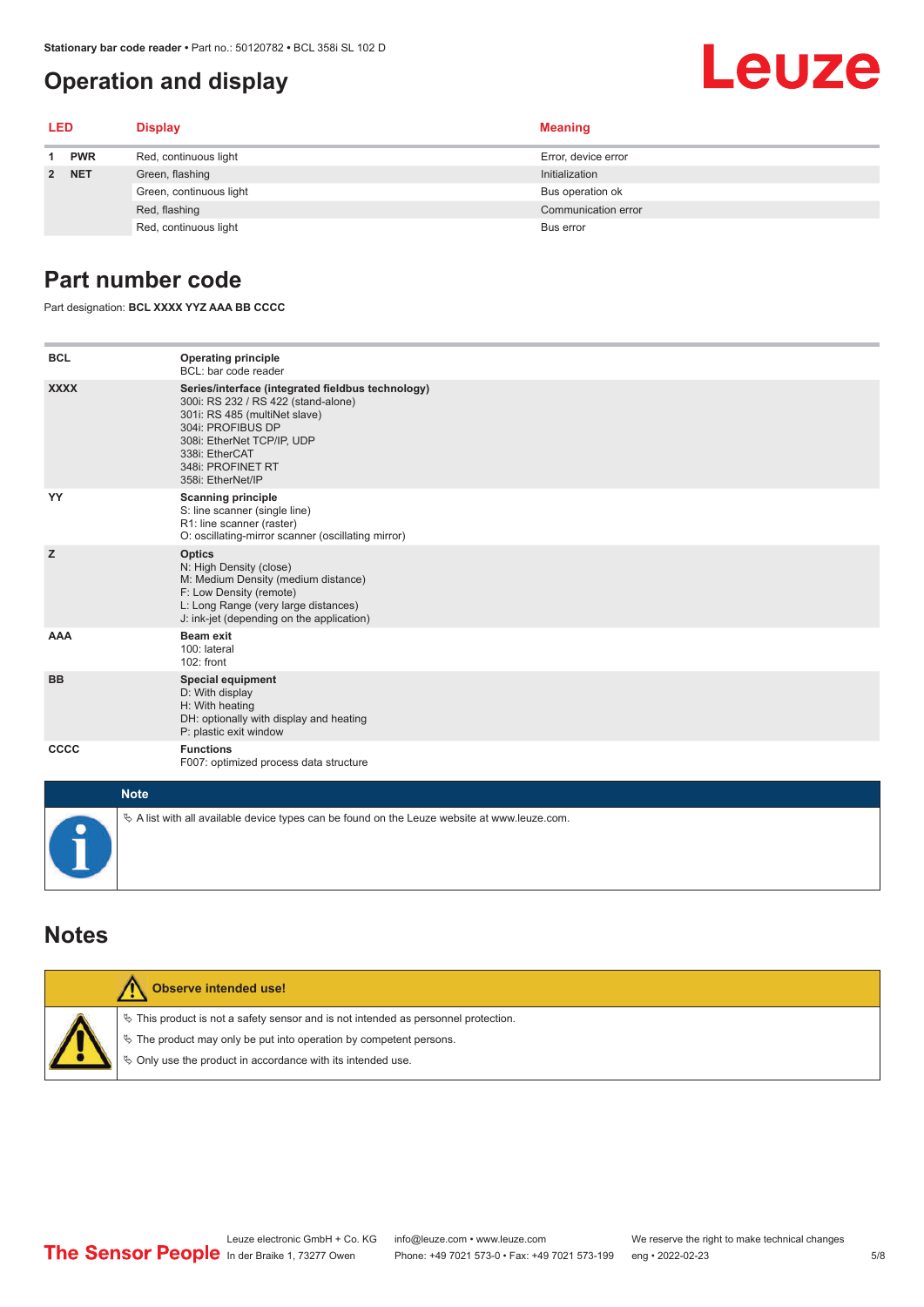#### <span id="page-5-0"></span>**Notes**

|   | <b>ATTENTION! LASER RADIATION - CLASS 1 LASER PRODUCT</b>                                                                                                                                                                                                                                                                                                                                                                                                                                                                                                   |
|---|-------------------------------------------------------------------------------------------------------------------------------------------------------------------------------------------------------------------------------------------------------------------------------------------------------------------------------------------------------------------------------------------------------------------------------------------------------------------------------------------------------------------------------------------------------------|
| 纂 | The device satisfies the requirements of IEC/EN 60825-1:2014 safety regulations for a product of laser class 1 and complies with 21 CFR 1040.10 except<br>for conformance with IEC 60825-1 Ed. 3., as described in Laser Notice No. 56, dated May 8, 2019.<br>$\%$ Observe the applicable statutory and local laser protection regulations.<br>$\%$ The device must not be tampered with and must not be changed in any way.<br>There are no user-serviceable parts inside the device.<br>Repairs must only be performed by Leuze electronic GmbH + Co. KG. |

#### **Accessories**

#### Connection technology - Connection cables

|   | Part no. | <b>Designation</b>      | <b>Article</b>   | <b>Description</b>                                                                                                                                                                            |
|---|----------|-------------------------|------------------|-----------------------------------------------------------------------------------------------------------------------------------------------------------------------------------------------|
| œ | 50132079 | KD U-M12-5A-V1-<br>050  | Connection cable | Connection 1: Connector, M12, Axial, Female, A-coded, 5-pin<br>Connection 2: Open end<br>Shielded: No<br>Cable length: 5,000 mm<br>Sheathing material: PVC                                    |
|   | 50135074 | KS ET-M12-4A-P7-<br>050 | Connection cable | Suitable for interface: Ethernet<br>Connection 1: Connector, M12, Axial, Male, D-coded, 4-pin<br>Connection 2: Open end<br>Shielded: Yes<br>Cable length: 5,000 mm<br>Sheathing material: PUR |

### Connection technology - Interconnection cables

|   |     | Part no. | <b>Designation</b>                     | <b>Article</b>        | <b>Description</b>                                                                                                                                                                                                               |
|---|-----|----------|----------------------------------------|-----------------------|----------------------------------------------------------------------------------------------------------------------------------------------------------------------------------------------------------------------------------|
| Ħ | e   | 50117011 | <b>KB USB A - USB</b><br>miniB         | Service line          | Suitable for interface: USB<br>Connection 1: USB<br>Connection 2: USB<br>Shielded: Yes<br>Cable length: 1,500 mm<br>Sheathing material: PVC                                                                                      |
|   |     | 50137078 | <b>KSS ET-M12-4A-</b><br>M12-4A-P7-050 | Interconnection cable | Suitable for interface: Ethernet<br>Connection 1: Connector, M12, Axial, Male, D-coded, 4-pin<br>Connection 2: Connector, M12, Axial, Male, D-coded, 4-pin<br>Shielded: Yes<br>Cable length: 5,000 mm<br>Sheathing material: PUR |
|   | the | 50135081 | <b>KSS ET-M12-4A-</b><br>RJ45-A-P7-050 | Interconnection cable | Suitable for interface: Ethernet<br>Connection 1: Connector, M12, Axial, Male, D-coded, 4-pin<br>Connection 2: RJ45<br>Shielded: Yes<br>Cable length: 5,000 mm<br>Sheathing material: PUR                                        |

Leuze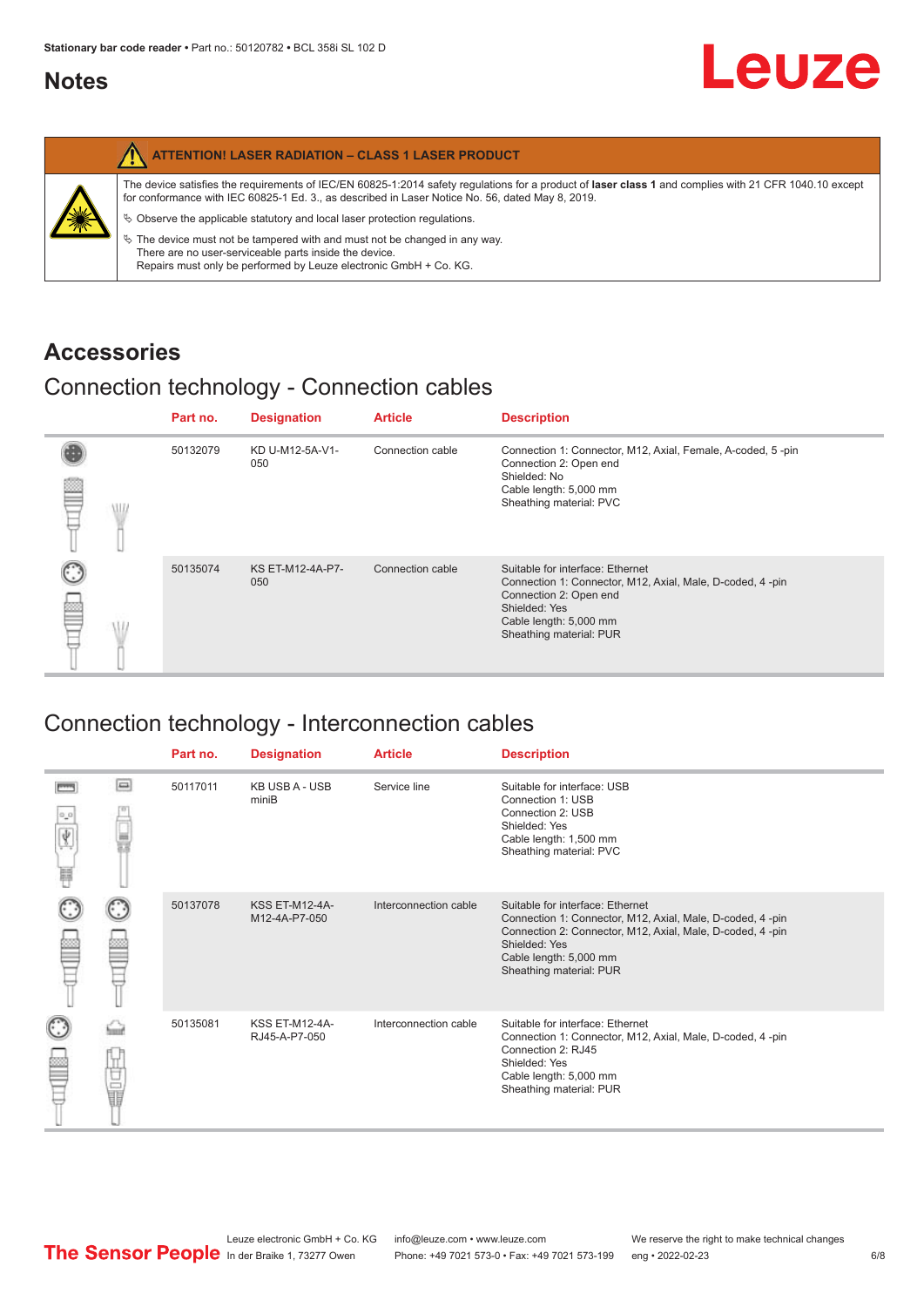#### **Accessories**

## Leuze

### Connection technology - Connection boxes

| Part no.   | <b>Designation</b> | <b>Article</b>  | <b>Description</b>                                                                                                               |
|------------|--------------------|-----------------|----------------------------------------------------------------------------------------------------------------------------------|
| 50120796 * | MK 358             | Connection unit | Suitable for: BCL 358i<br>Suitable for interface: EtherNet IP<br>Number of connections: 4 Piece(s)<br>Connection: Terminal       |
| 50120797 * | <b>MS 358</b>      | Connection unit | Suitable for: BCL 358i<br>Suitable for interface: EtherNet IP<br>Number of connections: 4 Piece(s)<br>Connection: Connector, M12 |

\* Necessary accessories, please order separately

#### Mounting technology - Mounting brackets

|               | Part no. | <b>Designation</b> | <b>Article</b>  | <b>Description</b>                                                                                                                                                                            |
|---------------|----------|--------------------|-----------------|-----------------------------------------------------------------------------------------------------------------------------------------------------------------------------------------------|
| $\rightarrow$ | 50121433 | BT 300 W           | Mounting device | Design of mounting device: Angle, L-shape<br>Fastening, at system: Through-hole mounting<br>Mounting bracket, at device: Screw type<br>Type of mounting device: Adjustable<br>Material: Metal |

#### Mounting technology - Rod mounts

| Part no. | <b>Designation</b> | <b>Article</b>  | <b>Description</b>                                                                                                                                                                                                                                                |
|----------|--------------------|-----------------|-------------------------------------------------------------------------------------------------------------------------------------------------------------------------------------------------------------------------------------------------------------------|
| 50121435 | BT 56 - 1          | Mounting device | Functions: Static applications<br>Design of mounting device: Mounting system<br>Fastening, at system: For 12 mm rod, For 14 mm rod, For 16 mm rod<br>Mounting bracket, at device: Clampable<br>Material: Metal<br>Tightening torque of the clamping jaws: $8 N·m$ |

#### Mounting technology - Other

| Part no. | <b>Designation</b> | <b>Article</b>  | <b>Description</b>                                                                                                                                 |
|----------|--------------------|-----------------|----------------------------------------------------------------------------------------------------------------------------------------------------|
| 50124941 | <b>BTU 0300M-W</b> | Mounting device | Fastening, at system: Through-hole mounting<br>Mounting bracket, at device: Clampable, Groove mounting, Suited for M4<br>screws<br>Material: Metal |